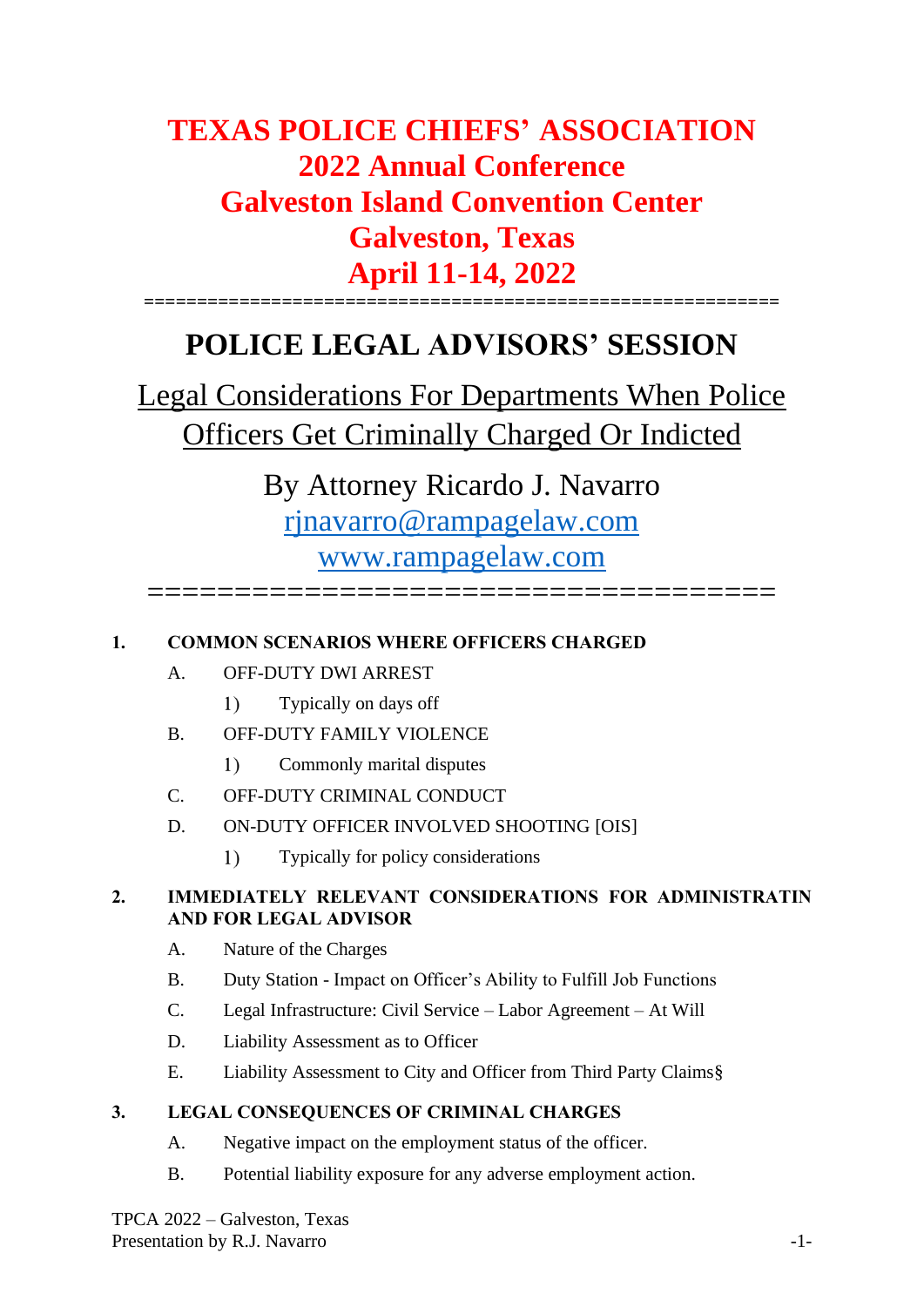- C. Creation of potential disclosure obligations in any criminal proceedings in which the officer is a witness.
- D. Creation of potential liability exposure for the officer and the employer for civil rights violations against third persons.
- E. Creation of defense and insurance coverage issues for the employer in response to litigation against the officer.

## **4. ISSUES WHILE CRIMINAL CHARGES ARE PENDING AND REMAIN UNRESOLVED**

- A. Employment status in an at-will employment setting.
- B. Employment status in a civil service context Section 143.056, TLGC.
- C. Unemployment coverage while on admin leave without pay.
- D. TCOLE Reporting obligations.
- E. Other considerations.

# **5. EMPLOYMENT STATUS: LEAVE WITHOUT PAY; UNEMPLOYMENT BENEFITS**

#### **[Title 4. Employment Services and Unemployment](https://1.next.westlaw.com/Browse/Home/StatutesCourtRules/TexasStatutesCourtRules?guid=N8C2D8814D3984A0CA897D437A584C375&originationContext=documenttoc&transitionType=Default&contextData=(sc.Default))**

[Subtitle A. Texas Unemployment Compensation Act](https://1.next.westlaw.com/Browse/Home/StatutesCourtRules/TexasStatutesCourtRules?guid=N2486A13DABF84E1DB9A384C658E39C08&originationContext=documenttoc&transitionType=Default&contextData=(sc.Default))

Chapter 201. [Unemployment Compensation Act—General Provisions](https://1.next.westlaw.com/Browse/Home/StatutesCourtRules/TexasStatutesCourtRules?guid=N063EC1C6A21D4567BF9EAB22E8629424&originationContext=documenttoc&transitionType=Default&contextData=(sc.Default))

Subchapter B. [General Definitions](https://1.next.westlaw.com/Browse/Home/StatutesCourtRules/TexasStatutesCourtRules?guid=NF47FEE1595504E198AEC7C2DF59D76A0&originationContext=documenttoc&transitionType=Default&contextData=(sc.Default))

[§ 201.011. General Definitions](https://1.next.westlaw.com/Document/N67C410400FD311EAB3BAC09E1BEAB78F/View/FullText.html?originationContext=documenttoc&transitionType=CategoryPageItem&contextData=(sc.Default))

(2) "Benefit" means the money payable under this subtitle to an individual because of the individual's unemployment.

(3) "Benefit amount" means benefits an individual is entitled to receive for one benefit period of total unemployment.

## [§ 201.012. Definition of Misconduct](https://1.next.westlaw.com/Document/NF6E014D0BE7211D9BDF79F56AB79CECB/View/FullText.html?originationContext=documenttoc&transitionType=CategoryPageItem&contextData=(sc.Default))

(a) "Misconduct" means mismanagement of a position of employment by action or inaction, neglect that jeopardizes the life or property of another, intentional wrongdoing or malfeasance, intentional violation of a law, or violation of a policy or rule adopted to ensure the orderly work and the safety of employees.

(b) The term "misconduct" does not include an act in response to an unconscionable act of an employer or superior.

Subchapter C. [Definition of Employer](https://1.next.westlaw.com/Browse/Home/StatutesCourtRules/TexasStatutesCourtRules?guid=NE98DAC3C97774AA69AB9FEF48D87DB1F&originationContext=documenttoc&transitionType=Default&contextData=(sc.Default))

[§ 201.021. General Definition of Employer](https://1.next.westlaw.com/Document/N2B78CF502AD011E5B2B5A75792492041/View/FullText.html?originationContext=documenttoc&transitionType=CategoryPageItem&contextData=(sc.Default))

(a) In this subtitle, "employer" means an employing unit that:

(1) paid wages of \$1,500 or more during a calendar quarter in the current or preceding calendar year; or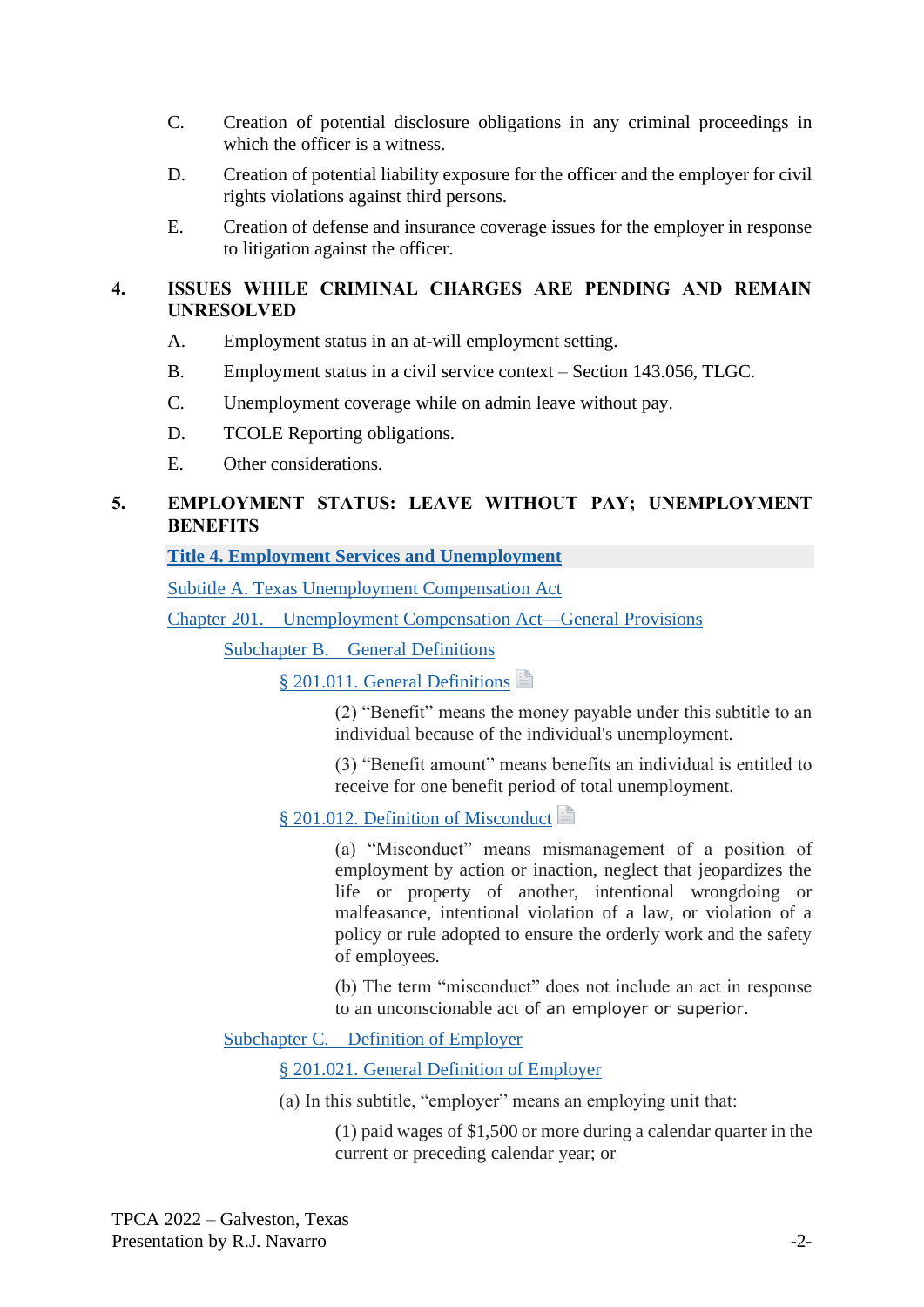(2) employed at least one individual in employment for a portion of at least one day during 20 or more different calendar weeks of the current or preceding calendar year.

#### [§ 201.026. State; Political Subdivision](https://1.next.westlaw.com/Document/NF3D741A0BE7211D9BDF79F56AB79CECB/View/FullText.html?originationContext=documenttoc&transitionType=CategoryPageItem&contextData=(sc.Default))

In this subtitle, "employer" also means a state, a political subdivision of a state, or an instrumentality of a state or political subdivision of a state that is wholly owned by one or more states or political subdivisions of one or more states.

#### Subchapter D. [Definition of Employment](https://1.next.westlaw.com/Browse/Home/StatutesCourtRules/TexasStatutesCourtRules?guid=N7D967B8ABF194BBEAE13B3B9CFEDB12B&originationContext=documenttoc&transitionType=Default&contextData=(sc.Default))

[§ 201.041. General Definition of Employment](https://1.next.westlaw.com/Document/NFAE19FE0BE7211D9BDF79F56AB79CECB/View/FullText.html?originationContext=documenttoc&transitionType=CategoryPageItem&contextData=(sc.Default))

In this subtitle, "employment" means a service, including service in interstate commerce, performed by an individual for wages or under an express or implied contract of hire, unless it is shown to the satisfaction of the commission that the individual's performance of the service has been and will continue to be free from control or direction under the contract and in fact.

Subchapter E. [Exceptions to Employment](https://1.next.westlaw.com/Browse/Home/StatutesCourtRules/TexasStatutesCourtRules?guid=N55381F27CE7F4D049638CBEB41CDE76C&originationContext=documenttoc&transitionType=Default&contextData=(sc.Default))

Subchapter F. [Definition of Wages](https://1.next.westlaw.com/Browse/Home/StatutesCourtRules/TexasStatutesCourtRules?guid=NEB2503B1AF4A42298C92D4B2010AECB2&originationContext=documenttoc&transitionType=Default&contextData=(sc.Default))

§ 201.081. [General Definition of Wages](https://1.next.westlaw.com/Document/NEECEF4F0BE7211D9BDF79F56AB79CECB/View/FullText.html?originationContext=documenttoc&transitionType=CategoryPageItem&contextData=(sc.Default))

§ 201.082. [Exceptions to Wages](https://1.next.westlaw.com/Document/NFA24DF90BE7211D9BDF79F56AB79CECB/View/FullText.html?originationContext=documenttoc&transitionType=CategoryPageItem&contextData=(sc.Default))

Subchapter G. [Total and Partial Unemployment](https://1.next.westlaw.com/Browse/Home/StatutesCourtRules/TexasStatutesCourtRules?guid=N1A84E74691AF45A69ACD2C52E54BC951&originationContext=documenttoc&transitionType=Default&contextData=(sc.Default))

[§ 201.091. Total and Partial Unemployment](https://1.next.westlaw.com/Document/NE2773050F60D11D99C5FA1AFB46EEDE7/View/FullText.html?originationContext=documenttoc&transitionType=CategoryPageItem&contextData=(sc.Default))

(a) An individual is totally unemployed in a benefit period during which the individual does not perform services for wages in excess of the greater of:

(1) \$5; or

(2) 25 percent of the benefit amount.

(b) An individual is partially unemployed in a benefit period of less than full-time work if the individual's wages payable for that benefit period are less than the sum of:

> (1) the benefit amount the individual would be entitled to receive if the individual was totally unemployed; and

(2) the greater of:

(A) \$5; or

(B) 25 percent of the benefit amount.

(c) For purposes of this subtitle, an individual is considered unemployed if the individual is:

(1) totally unemployed as defined by Subsection (a); or

(2) partially unemployed as defined by Subsection (b).

(d) Notwithstanding Subsection (b), an individual is not partially unemployed for purposes of this subtitle for a benefit period in which the individual's working hours are reduced by the individual's employer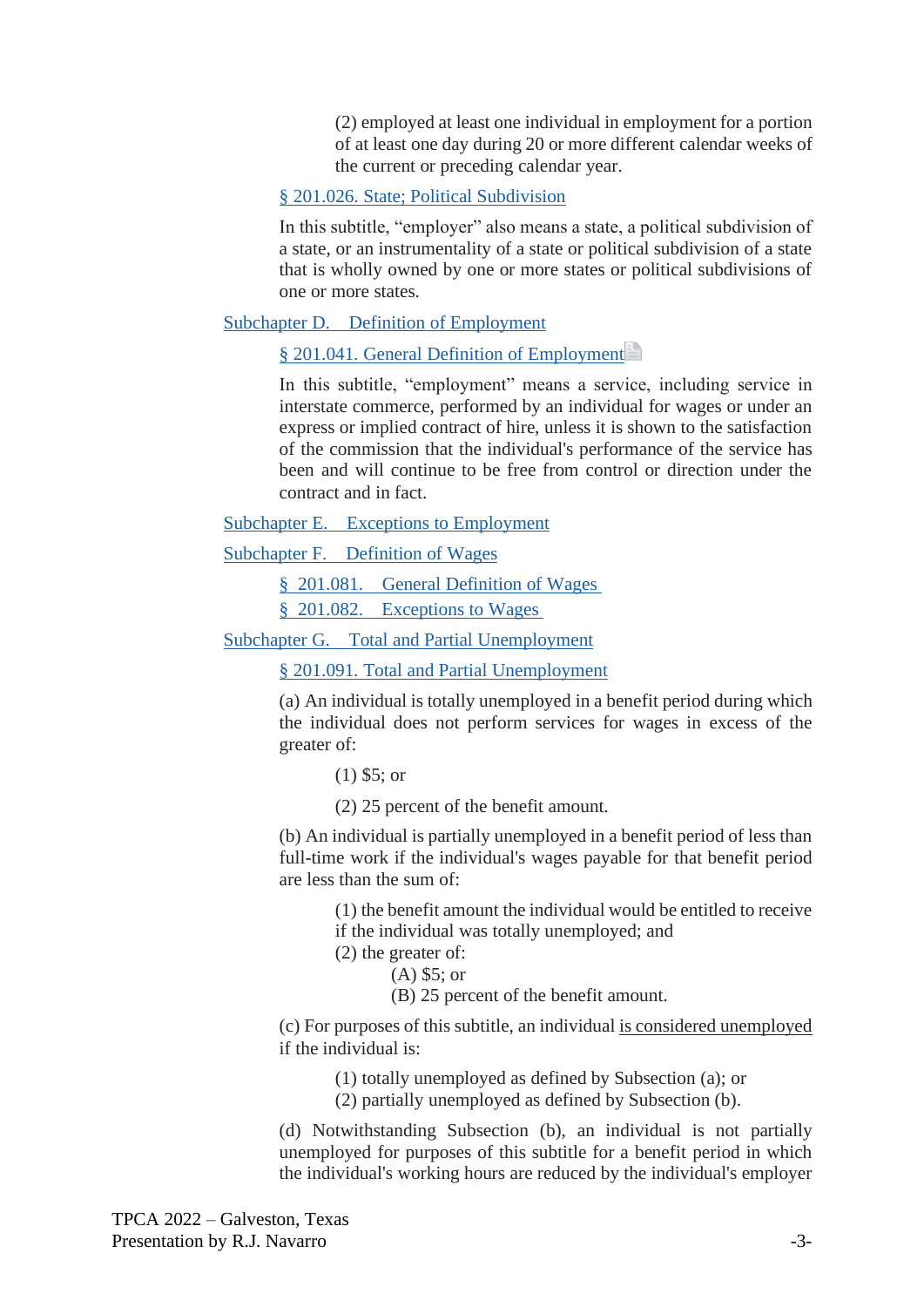as a result of misconduct connected with the work on the part of the individual. Such limitation will be effective for a maximum of four weeks from the effective date of such a reduction in hours.

(e) For purposes of this subtitle, an individual is not considered unemployed and is not eligible to receive benefits for any benefit period during which the individual works the individual's customary full-time hours, regardless of the amount of wages the individual earns during the benefit period.

[Chapter 207.](https://1.next.westlaw.com/Browse/Home/StatutesCourtRules/TexasStatutesCourtRules?guid=N3D899C91BE584711BA8BA3B77C7B5E0C&originationContext=documenttoc&transitionType=Default&contextData=(sc.Default)) Benefits

Subchapter A. [Payment of Benefits](https://1.next.westlaw.com/Browse/Home/StatutesCourtRules/TexasStatutesCourtRules?guid=N31055BAC19BA4BB6BADA7165A0692B20&originationContext=documenttoc&transitionType=Default&contextData=(sc.Default))

#### § 207.001. [Payment of Benefits](https://1.next.westlaw.com/Document/NEE1BD190BE7211D9BDF79F56AB79CECB/View/FullText.html?originationContext=documenttoc&transitionType=CategoryPageItem&contextData=(sc.Default))

Benefits are paid through the commission in accordance with rules adopted by the commission and are due and payable under this subtitle only to the extent provided by this subtitle.

## § 207.002. [Benefits for Total Unemployment](https://1.next.westlaw.com/Document/N11946F20298211DCBED3ABBCFA846487/View/FullText.html?originationContext=documenttoc&transitionType=CategoryPageItem&contextData=(sc.Default))

(a) An eligible individual who is totally unemployed in a benefit period is entitled to benefits for the benefit period at the rate of 1/25 of the wages received by the individual from employment by employers during that quarter in the individual's base period in which wages were highest. For purposes of this subsection, the wages received by the individual from employment by employers during the individual's base period include wages ordered to be paid to the individual by a final order of the commission under Chapter 61 that:

# § 207.003. [Benefits for Partial Unemployment](https://1.next.westlaw.com/Document/NFA4F7200BE7211D9BDF79F56AB79CECB/View/FullText.html?originationContext=documenttoc&transitionType=CategoryPageItem&contextData=(sc.Default))

(a) An eligible individual who is partially unemployed in a benefit period is entitled to partial benefits for that benefit period.

(b) The amount of a partial benefit is computed by:

(1) adding the individual's benefit amount and the greater of \$5 or 25 percent of the benefit amount; and

(2) subtracting the amount of the wages earned by the individual during the benefit period from the amount computed under Subdivision (1).

#### § 207.008. [Suitable Work](https://1.next.westlaw.com/Document/NEBBCFA00BE7211D9BDF79F56AB79CECB/View/FullText.html?originationContext=documenttoc&transitionType=CategoryPageItem&contextData=(sc.Default))

(a) In determining whether work is suitable for an individual, the commission shall consider:

(1) the degree of risk involved to the individual's health, safety, and morals at the place of performance of the work;

(2) the individual's physical fitness and previous training;

(3) the individual's experience and previous earnings;

(4) the individual's length of unemployment and prospects for securing local work in the individual's customary occupation; and

(5) the distance of the work from the individual's residence.

#### Subchapter B. [Benefit Eligibility](https://1.next.westlaw.com/Browse/Home/StatutesCourtRules/TexasStatutesCourtRules?guid=N7E3857EE16CB4C83B1C6DB84E3B26F9C&originationContext=documenttoc&transitionType=Default&contextData=(sc.Default))

## § 207.021. [Benefit Eligibility Conditions](https://1.next.westlaw.com/Document/N3113A7701FED11E5816882F8DA31ED88/View/FullText.html?originationContext=documenttoc&transitionType=CategoryPageItem&contextData=(sc.Default))

(a) Except as provided by Chapter 215, an unemployed individual is eligible to receive benefits for a benefit period if the individual: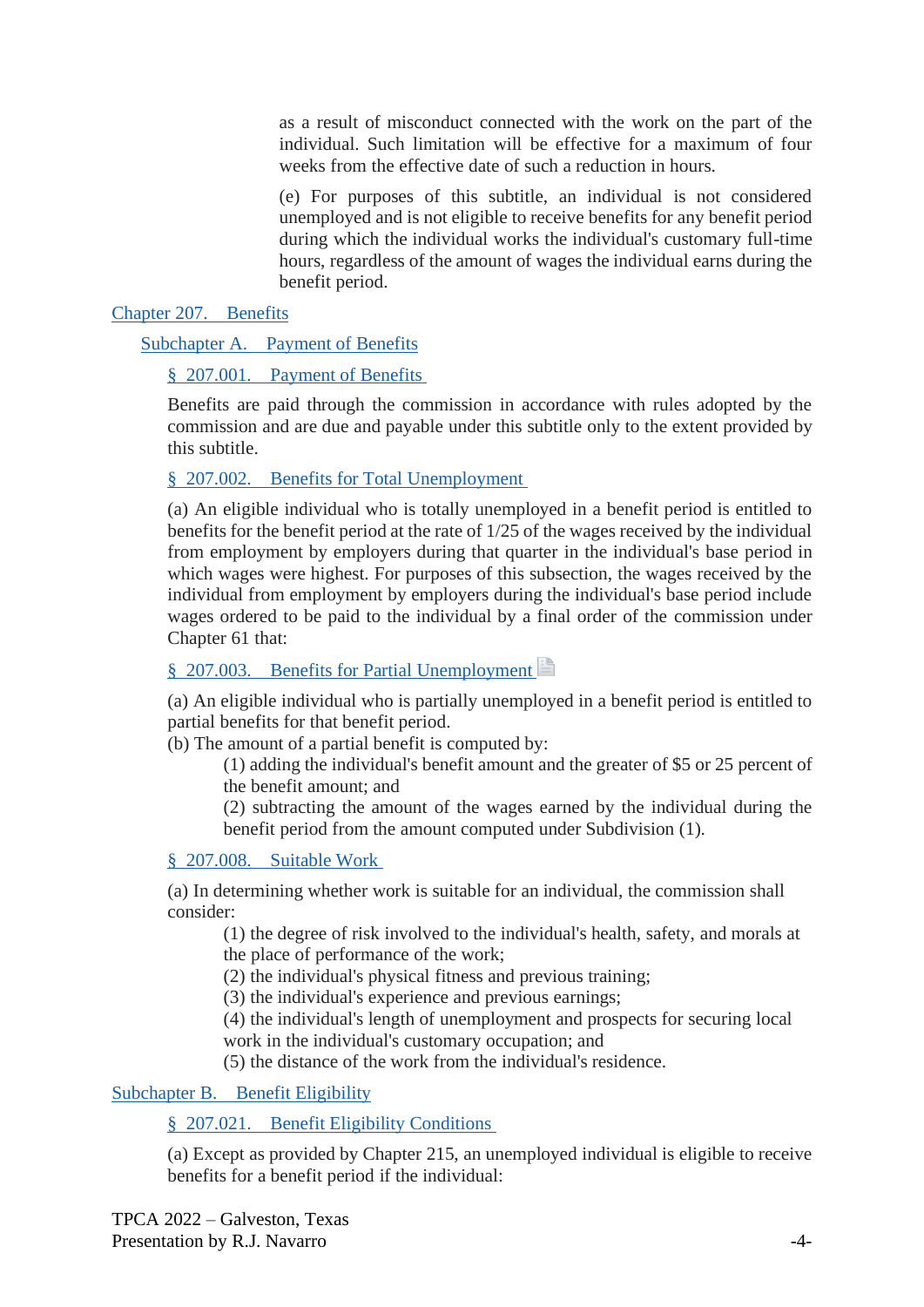(1) has registered for work at an employment office and has continued to report to the employment office as required by rules adopted by the commission;

(2) has made a claim for benefits under [Section 208.001;](https://1.next.westlaw.com/Link/Document/FullText?findType=L&pubNum=1003633&cite=TXLBS208.001&originatingDoc=N3113A7701FED11E5816882F8DA31ED88&refType=LQ&originationContext=document&transitionType=DocumentItem&ppcid=f563618581644fc99a3b13c658501f9f&contextData=(sc.Category))

(3) is able to work;

(4) is available for work;

(5) is actively seeking work in accordance with rules adopted by the commission;

(6) for the individual's base period, has benefit wage credits:

(A) in at least two calendar quarters; and

(B) in an amount not less than 37 times the individual's benefit amount;

(7) after the beginning date of the individual's most recent prior benefit year, if applicable, earned wages in an amount equal to not less than six times the individual's benefit amount;

(8) has been totally or partially unemployed for a waiting period of at least seven consecutive days; and

(9) participates in reemployment services, such as a job search assistance service, if the individual has been determined, according to a profiling system established by the commission, to be likely to exhaust eligibility for regular benefits and to need those services to obtain new employment, unless:

(A) the individual has completed participation in such a service; or

(B) there is reasonable cause, as determined by the commission, for the individual's failure to participate in those services.

Caselaw:

See [Texas Employment Commission v. Briones \(Civ.App. 1980\) 601 S.W.2d 818](https://1.next.westlaw.com/Link/Document/FullText?findType=Y&serNum=1980122602&pubNum=0000713&originatingDoc=NFA4F7200BE7211D9BDF79F56AB79CECB&refType=RP&originationContext=notesOfDecisions&contextData=%28sc.Document%29&transitionType=NotesOfDecisionItem&ppcid=52d8ea0eb7c049f295127dbca47201a9) (holiday pay constitutes "wages" for purposes of determining whether claimants, who received holiday pay while employer's plan was shut down for two weeks, were partially unemployed under provisions of the UCA).

See also [Texas Workforce Commission v. Wichita County, 548](https://1.next.westlaw.com/Document/I9f462e30603511e88a14e1fba2b51c53/View/FullText.html?transitionType=Default&contextData=(oc.Default)) S.W.3d 489 (Tex., [2018\)](https://1.next.westlaw.com/Document/I9f462e30603511e88a14e1fba2b51c53/View/FullText.html?transitionType=Default&contextData=(oc.Default)) (holding, inter alia, that an individual is "considered unemployed" if the statutory criteria is satisfied, even if the employment relationship is not severed or terminated).

Subchapter C. [Exceptions to and Disqualification for Benefits](https://1.next.westlaw.com/Browse/Home/StatutesCourtRules/TexasStatutesCourtRules?guid=NBB27DB2AA9E24DAEBA32F42697E41052&originationContext=documenttoc&transitionType=Default&contextData=(sc.Default))

§ 207.044. [Discharge for Misconduct](https://1.next.westlaw.com/Document/NF717EDB0BE7211D9BDF79F56AB79CECB/View/FullText.html?originationContext=documenttoc&transitionType=CategoryPageItem&contextData=(sc.Default))

(a) An individual is disqualified for benefits if the individual was discharged for misconduct connected with the individual's last work.

(b) Disqualification under this section continues until the individual has returned to employment and:

(1) worked for six weeks; or

(2) earned wages equal to six times the individual's benefit amount.

§ 207.045. [Voluntarily Leaving Work](https://1.next.westlaw.com/Document/NE740EC60D97C11E2BC90EB2E88DA73D5/View/FullText.html?originationContext=documenttoc&transitionType=CategoryPageItem&contextData=(sc.Default))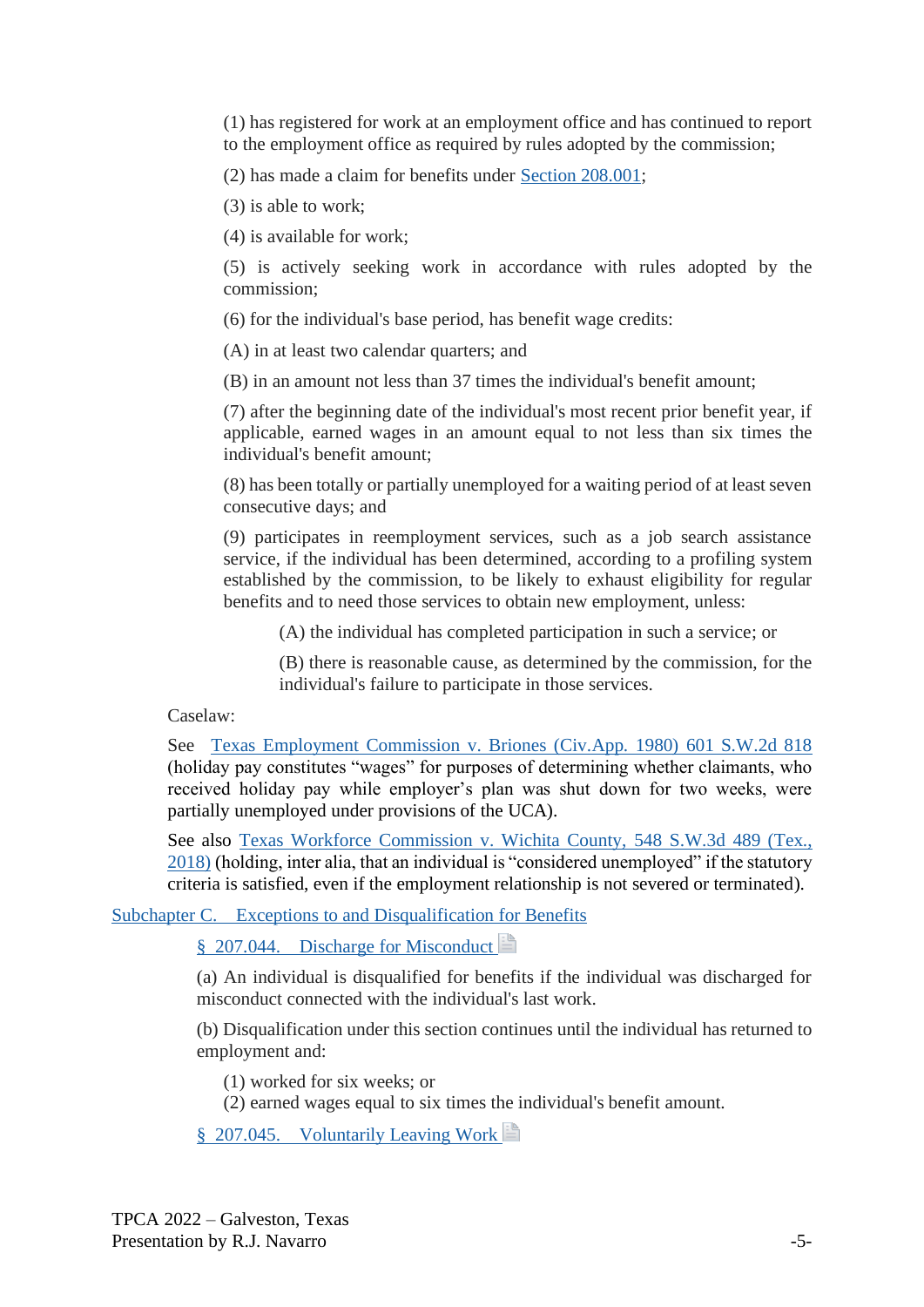(a) An individual is disqualified for benefits if the individual left the individual's last work voluntarily without good cause connected with the individual's work.

## § 207.046. [Involuntary Separation](https://1.next.westlaw.com/Document/NDAC39E90D00111EB9288903807739A5B/View/FullText.html?originationContext=documenttoc&transitionType=CategoryPageItem&contextData=(sc.Default))

(a) An individual is not disqualified for benefits under this subchapter if:

(1) the work-related reason for the individual's separation from employment was urgent, compelling, and necessary so as to make the separation involuntary;

(2) the individual leaves the workplace to protect the individual from family violence or stalking or the individual or a member of the individual's immediate family from violence related to a sexual assault as evidenced by:

(A) an active or recently issued protective order documenting sexual assault of the individual or a member of the individual's immediate family or family violence against, or the stalking of, the individual or the potential for family violence against, or the stalking of, the individual;

(B) a police record documenting sexual assault of the individual or a member of the individual's immediate family or family violence against, or the stalking of, the individual;

(C) a physician's statement or other medical documentation that describes the sexual assault of the individual or a member of the individual's immediate family or family violence against the individual that: ….

# **6. TEXAS OCCUPATIONS CODE [TOC]: GENERAL PROVISIONS**

# [Chapter 53. Consequences of Criminal Conviction](https://1.next.westlaw.com/Browse/Home/StatutesCourtRules/TexasStatutesCourtRules?guid=NC38BA099B2224AB788352E2827B7C155&originationContext=documenttoc&transitionType=Default&contextData=(sc.Default))

Subchapter A. [General Provisions](https://1.next.westlaw.com/Browse/Home/StatutesCourtRules/TexasStatutesCourtRules?guid=NC5C07F9D5E4B4C67AE684FC0C9E3DE2A&originationContext=documenttoc&transitionType=Default&contextData=(sc.Default))

- o § 53.001. [Applicability of Certain Definitions](https://1.next.westlaw.com/Document/N0162DFB0BE6D11D9BDF79F56AB79CECB/View/FullText.html?originationContext=documenttoc&transitionType=CategoryPageItem&contextData=(sc.Default))
- o § 53.002. [Applicability of Chapter](https://1.next.westlaw.com/Document/N8ABAAD90A77F11E099B2FD105CCE7444/View/FullText.html?originationContext=documenttoc&transitionType=CategoryPageItem&contextData=(sc.Default))
- o § 53.003. [Legislative Intent;  Liberal Construction of Subchapter](https://1.next.westlaw.com/Document/N4D218470A13D11E9806FD1F570ABFF0E/View/FullText.html?originationContext=documenttoc&transitionType=CategoryPageItem&contextData=(sc.Default))

# Subchapter B. [Ineligibility for License](https://1.next.westlaw.com/Browse/Home/StatutesCourtRules/TexasStatutesCourtRules?guid=N25C4EB5A5D9F44F7A6409B76E84EF8DF&originationContext=documenttoc&transitionType=Default&contextData=(sc.Default))

- o § 53.021. [Authority to Revoke, Suspend, or Deny License](https://1.next.westlaw.com/Document/N4EFD4951A13D11E98AADDA96C898F760/View/FullText.html?originationContext=documenttoc&transitionType=CategoryPageItem&contextData=(sc.Default))
- o § 53.0211. [Licensing of Certain Applicants with Prior Criminal](https://1.next.westlaw.com/Document/N52A96130AC9D11E0948E9FE761441DD3/View/FullText.html?originationContext=documenttoc&transitionType=CategoryPageItem&contextData=(sc.Default))  **[Convictions](https://1.next.westlaw.com/Document/N52A96130AC9D11E0948E9FE761441DD3/View/FullText.html?originationContext=documenttoc&transitionType=CategoryPageItem&contextData=(sc.Default))**
- o § 53.022. [Factors in Determining Whether Conviction Directly](https://1.next.westlaw.com/Document/N5BF76E10A13D11E9806FD1F570ABFF0E/View/FullText.html?originationContext=documenttoc&transitionType=CategoryPageItem&contextData=(sc.Default))  [Relates to Occupation](https://1.next.westlaw.com/Document/N5BF76E10A13D11E9806FD1F570ABFF0E/View/FullText.html?originationContext=documenttoc&transitionType=CategoryPageItem&contextData=(sc.Default))
- o § 53.023. [Additional Factors for Licensing Authority to Consider](https://1.next.westlaw.com/Document/N5EC66C90A13D11E9BECFBE167A0DFBF9/View/FullText.html?originationContext=documenttoc&transitionType=CategoryPageItem&contextData=(sc.Default))  [After Determining Conviction Directly Relates to Occupation](https://1.next.westlaw.com/Document/N5EC66C90A13D11E9BECFBE167A0DFBF9/View/FullText.html?originationContext=documenttoc&transitionType=CategoryPageItem&contextData=(sc.Default))

## **7. TEXAS OCCUPATIONS CODE [TOC]: LAW ENFORCEMENT OFFICERS; RELEVENT PROVISIONS**

**[Title 10. Occupations Related to Law Enforcement and Security](https://1.next.westlaw.com/Browse/Home/StatutesCourtRules/TexasStatutesCourtRules?guid=N39722BB2C5514C9D949B851F28D5F509&originationContext=documenttoc&transitionType=Default&contextData=(sc.Default))**

[Chapter 1701. Law Enforcement Officers](https://1.next.westlaw.com/Browse/Home/StatutesCourtRules/TexasStatutesCourtRules?guid=N00AAF2978C064E319301B03FE5DA2482&originationContext=documenttoc&transitionType=Default&contextData=(sc.Default))

Subchapter D. [Powers and Duties of Commission](https://1.next.westlaw.com/Browse/Home/StatutesCourtRules/TexasStatutesCourtRules?guid=NF2613247BEF3436F957E87D6960588E7&originationContext=documenttoc&transitionType=Default&contextData=(sc.Default))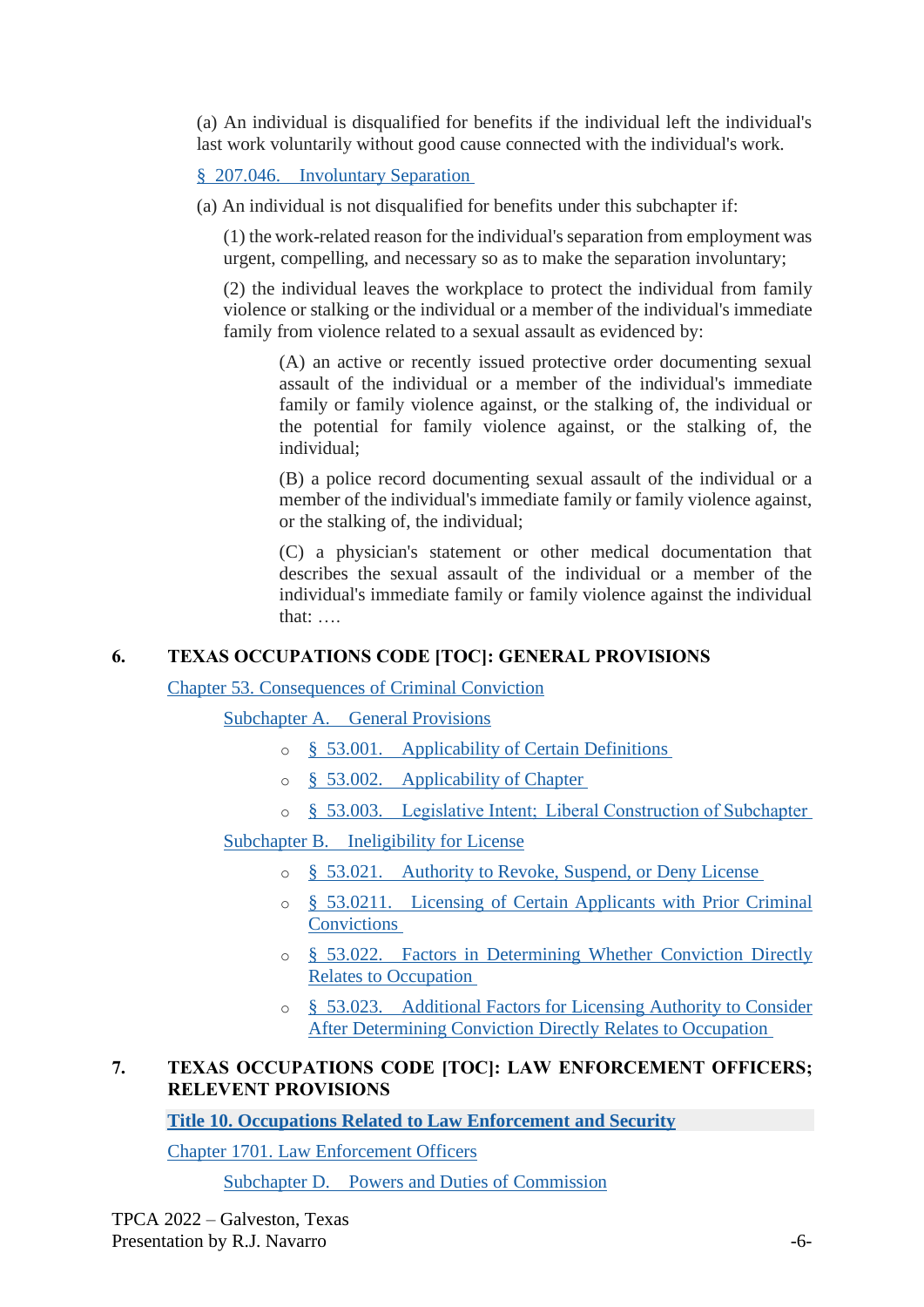**EX S** 1701.1524. Rules Relating to Consequences of Criminal Conviction [or Deferred Adjudication](https://1.next.westlaw.com/Document/N3285CA3065AD11DE8337EF49560C3BAF/View/FullText.html?originationContext=documenttoc&transitionType=CategoryPageItem&contextData=(sc.Default))

#### **8. TEXAS ADMINISTRATIVE CODE: TEXAS COMMISSION ON LAW ENFORCMENT (TCOLE); RULES AND REGULATIONS**

[Title 37. Public Safety and Corrections](https://1.next.westlaw.com/Browse/Home/Regulations/TexasRegulations?guid=NF93210E0CD1811DD9E228813E2F89B01&originationContext=documenttoc&transitionType=Default&contextData=(sc.Default))

[Part 7. Texas Commission on Law Enforcement](https://1.next.westlaw.com/Browse/Home/Regulations/TexasRegulations?guid=N37167CC0CD1911DD9E228813E2F89B01&originationContext=documenttoc&transitionType=Default&contextData=(sc.Default))

[Chapter 211. Administration](https://1.next.westlaw.com/Browse/Home/Regulations/TexasRegulations?guid=N371F0840CD1911DD9E228813E2F89B01&originationContext=documenttoc&transitionType=Default&contextData=(sc.Default))

§ 211.1. [Definitions](https://1.next.westlaw.com/Document/N6B7A10606F2B11EAA720DCA08BBB1E78/View/FullText.html?originationContext=documenttoc&transitionType=CategoryPageItem&contextData=(sc.Default))

(18) Convicted--Has been adjudged guilty of or has had a judgment of guilt entered in a criminal case that has not been set aside on appeal, regardless of whether:

> (A) the sentence is subsequently probated and the person is discharged from probation;

> (B) the charging instrument is dismissed and the person is released from all penalties and disabilities resulting from the offense; or

> (C) the person is pardoned unless the pardon is expressly granted for subsequent proof of innocence.

(48) Placed on probation--Has received an adjudicated or deferred adjudication probation for a criminal offense.

§ 211.27. [Reporting Responsibilities of Individuals](https://1.next.westlaw.com/Document/N41652290E88E11DDA5DA92E361100C4F/View/FullText.html?originationContext=documenttoc&transitionType=CategoryPageItem&contextData=(sc.Default))

(a) Within thirty days, a licensee or person meeting the requirements of a licensee shall report to the commission:

> (4) an arrest, charge, or indictment for a criminal offense above the grade of Class C misdemeanor, or for any Class C misdemeanor involving the duties and responsibilities of office or family violence, including the name of the arresting agency, the style, court, and cause number of the charge or indictment, if any;

(5) the final disposition of the criminal action; and

(6) receipt of a dishonorable or other discharge based on misconduct which bars future military service.

§ 211.28. [Responsibility of a Law Enforcement Agency to Report an Arrest](https://1.next.westlaw.com/Document/N41A3B230E88E11DDA5DA92E361100C4F/View/FullText.html?originationContext=documenttoc&transitionType=CategoryPageItem&contextData=(sc.Default))

(a) When an agency receives information that it has arrested or charged an individual that is required to report under § 211.27 of this title for any offense above a Class C misdemeanor, or for any Class C misdemeanor involving the duties and responsibilities of office or family violence, the chief administrator or their designee must report such arrest to the commission in the format currently prescribed by the commission within 30 business days of notice of the arrest, including the:

(1) name, date of birth and PID of licensee (if available);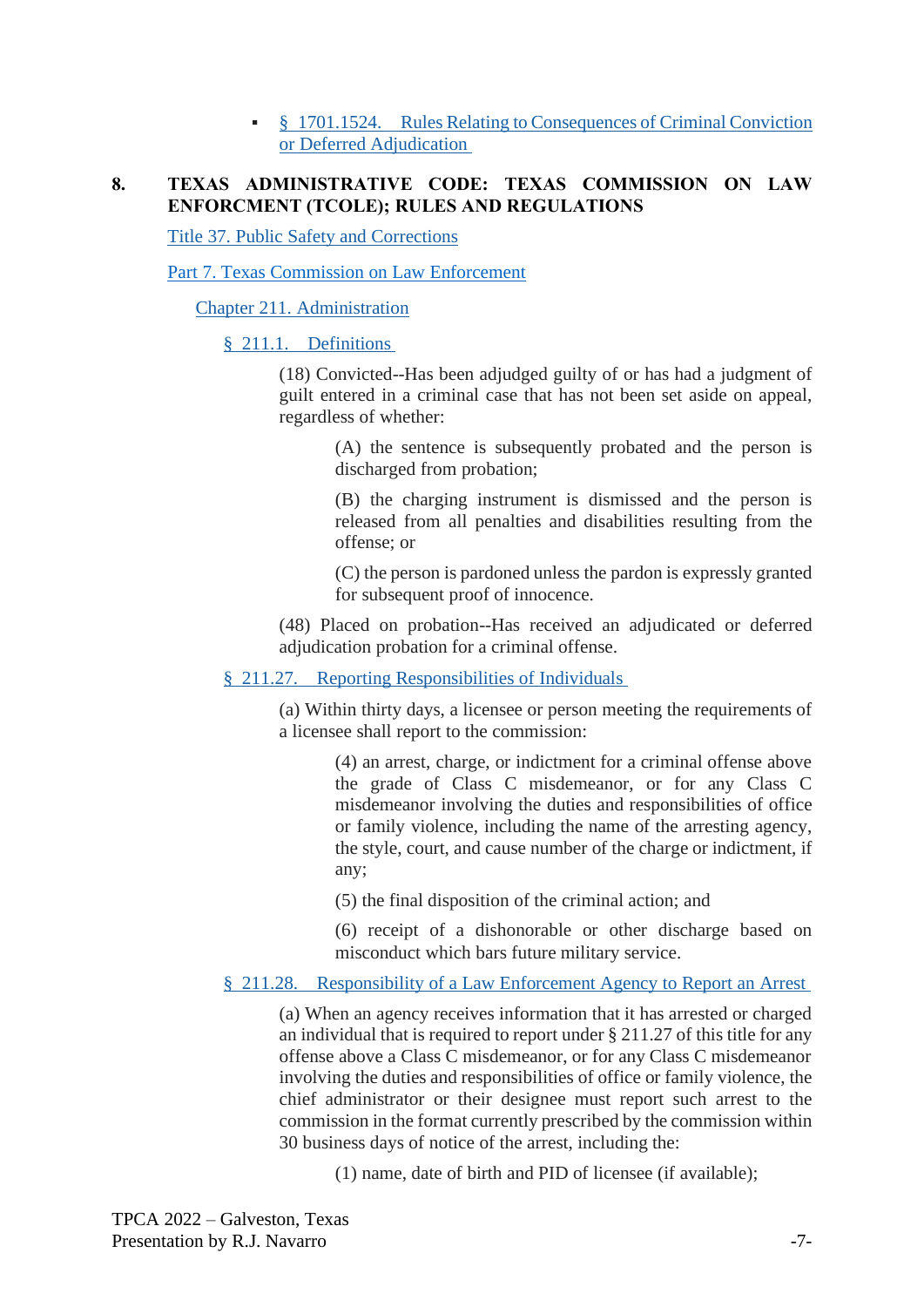(2) name, address, and telephone number of the arresting agency;

(3) date and nature of the arrest;

(4) arresting agency incident, booking, or arrest number; and

(5) name, address, and telephone number of the court in which such charges are filed or such arrest is filed.

#### § 211.29. [Responsibilities of Agency Chief Administrators](https://1.next.westlaw.com/Document/N41F3F510E88E11DDA5DA92E361100C4F/View/FullText.html?originationContext=documenttoc&transitionType=CategoryPageItem&contextData=(sc.Default))

(a) An agency chief administrator is responsible for making any and all reports and submitting any and all documents required of that agency by the commission.

(b) An individual who is appointed or elected to the position of the chief administrator of a law enforcement agency shall notify the Commission of the date of appointment and title, through a form prescribed by the Commission within 30 days of such appointment.

(c) An agency chief administrator must comply with the appointment and retention requirements under Texas Occupations Code, Chapter 1701.

#### § 211.30. [Chief Administrator Responsibilities for Class a and B Waivers](https://1.next.westlaw.com/Document/N47EC8410BCC711DEA090C03838F32C1E/View/FullText.html?originationContext=documenttoc&transitionType=CategoryPageItem&contextData=(sc.Default))

(a) A chief administrator may request the executive director that an individual be considered for a waiver of either the enrollment or initial licensure requirements regarding an otherwise disqualifying Class A or B misdemeanor conviction or deferred adjudication. An individual is eligible for one waiver request. This request must be submitted at least 45 days prior to a regularly scheduled commission meeting.

(b) A chief administrator is eligible to apply for a waiver five years after the date of conviction or placement on community supervision.

(c) The request must include:

(1) a complete description of the following mitigating factors: [see Regs]

[Chapter 217. Enrollment, Licensing, Appointment, and Separation](https://1.next.westlaw.com/Browse/Home/Regulations/TexasRegulations?guid=N38353330CD1911DD9E228813E2F89B01&originationContext=documenttoc&transitionType=Default&contextData=(sc.Default))

§ 217.1. [Minimum Standards for Enrollment and Initial Licensure](https://1.next.westlaw.com/Document/N5CBC90C06F2B11EAA6D196E23048B578/View/FullText.html?originationContext=documenttoc&transitionType=CategoryPageItem&contextData=(sc.Default))

(a) In order for an individual to enroll in any basic licensing course the provider must have on file documentation, acceptable to the Commission, that the individual meets eligibility for licensure.

(b) The commission shall issue a license to an applicant who meets the following standards:

(1) minimum age requirement:

….

….

(2) minimum educational requirements:

(3) is fingerprinted and is subjected to a search of local, state and U.S. national records and fingerprint files to disclose any criminal record;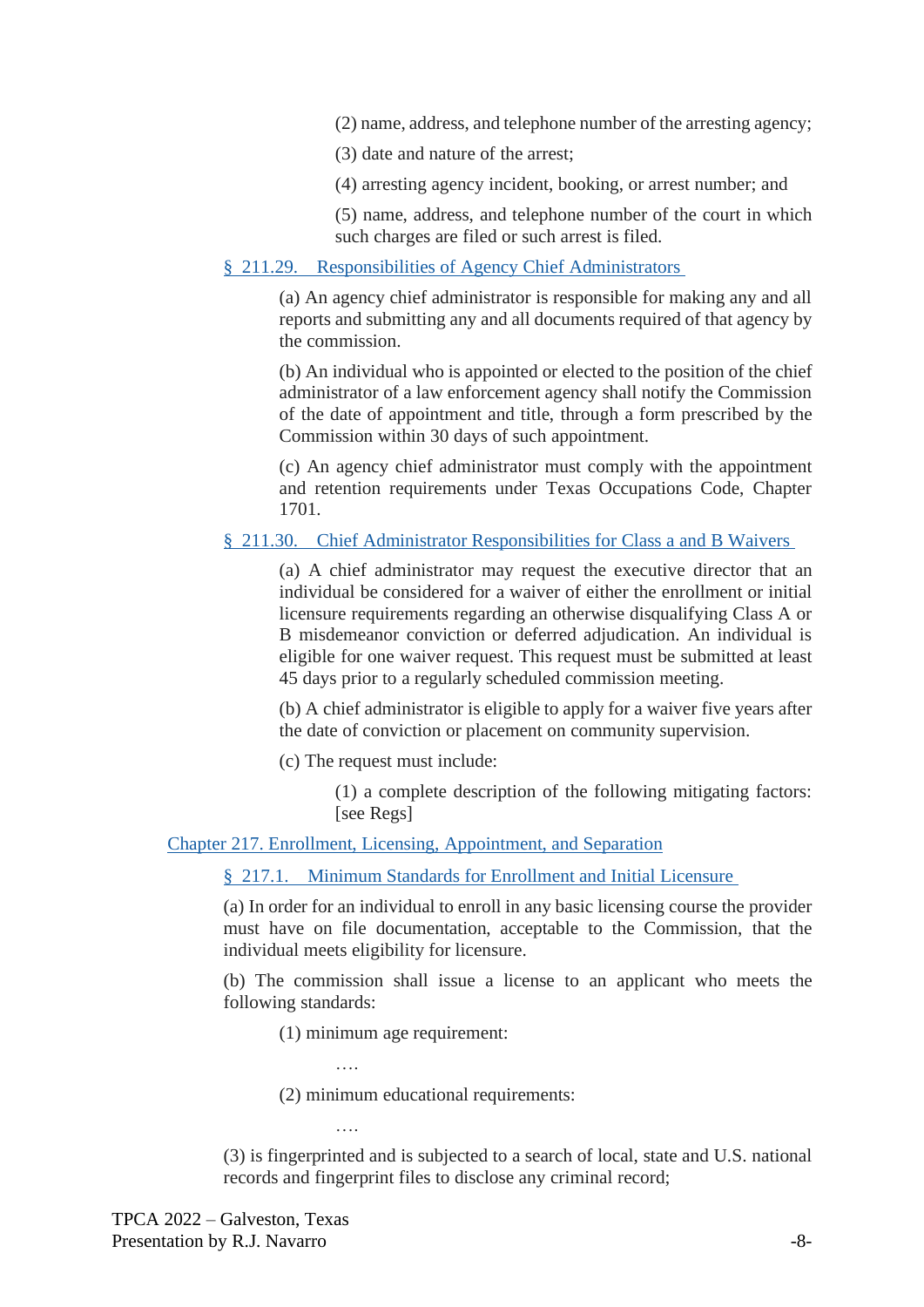(4) has never been on court-ordered community supervision or probation for any criminal offense above the grade of Class B misdemeanor or a Class B misdemeanor within the last ten years from the date of the court order;

(5) is not currently charged with any criminal offense for which conviction would be a bar to licensure;

(6) has never been convicted of an offense above the grade of a Class B misdemeanor or a Class B misdemeanor within the last ten years;

(7) has never been convicted or placed on community supervision in any court of an offense involving family violence as defined under Chapter 71, Texas Family Code;

[Chapter 223. Enforcement](https://1.next.westlaw.com/Browse/Home/Regulations/TexasRegulations?guid=N39920410CD1911DD9E228813E2F89B01&originationContext=documenttoc&transitionType=Default&contextData=(sc.Default))

• § 223.2. [Administrative Penalties](https://1.next.westlaw.com/Document/N3A72C2B00B2111DF87819685B78A8419/View/FullText.html?originationContext=documenttoc&transitionType=CategoryPageItem&contextData=(sc.Default))

(a) In addition to any other action or penalty authorized by law, the commission may impose an administrative penalty against a law enforcement agency or governmental entity, including a school district, for violations of commission statutes or rules.

(b) In determining total penalty amounts, the commission shall consider:

….

(c) The following is a nonexclusive list of the per day per violation base penalty amounts for:

(3) Appointing as a peace officer or jailer a person disqualified because of criminal history, \$1,000;

(4) Appointing a person who does not meet minimum licensing or appointment standards as a peace officer or jailer, \$750;

(5) Appointing or continued appointment of a person as a peace officer or jailer with a revoked, suspended, or cancelled license or who is otherwise ineligible for appointment or licensure, \$1,000;

(6) Failing to timely submit any required appointment documents, \$350;

(8) Failing to timely submit or deliver an F-5 Report of Separation, \$350;

(10) Failing to timely report to the commission the reason(s) a license holder(s) appointed by the law enforcement agency or governmental entity are not in compliance with continuing education standards, \$250;

(11) Failing to timely comply with substantive provisions of any order(s) issued under commission statutes or rules, \$750;

(13) Failing to timely comply with required audit procedures, \$350;

(14) Failing to timely submit or maintain any document(s) as required by commission statutes or rules, \$250;

(15) Other noncompliance with commission statutes or rules not involving fraud, deceit, misrepresentation, intentional disregard of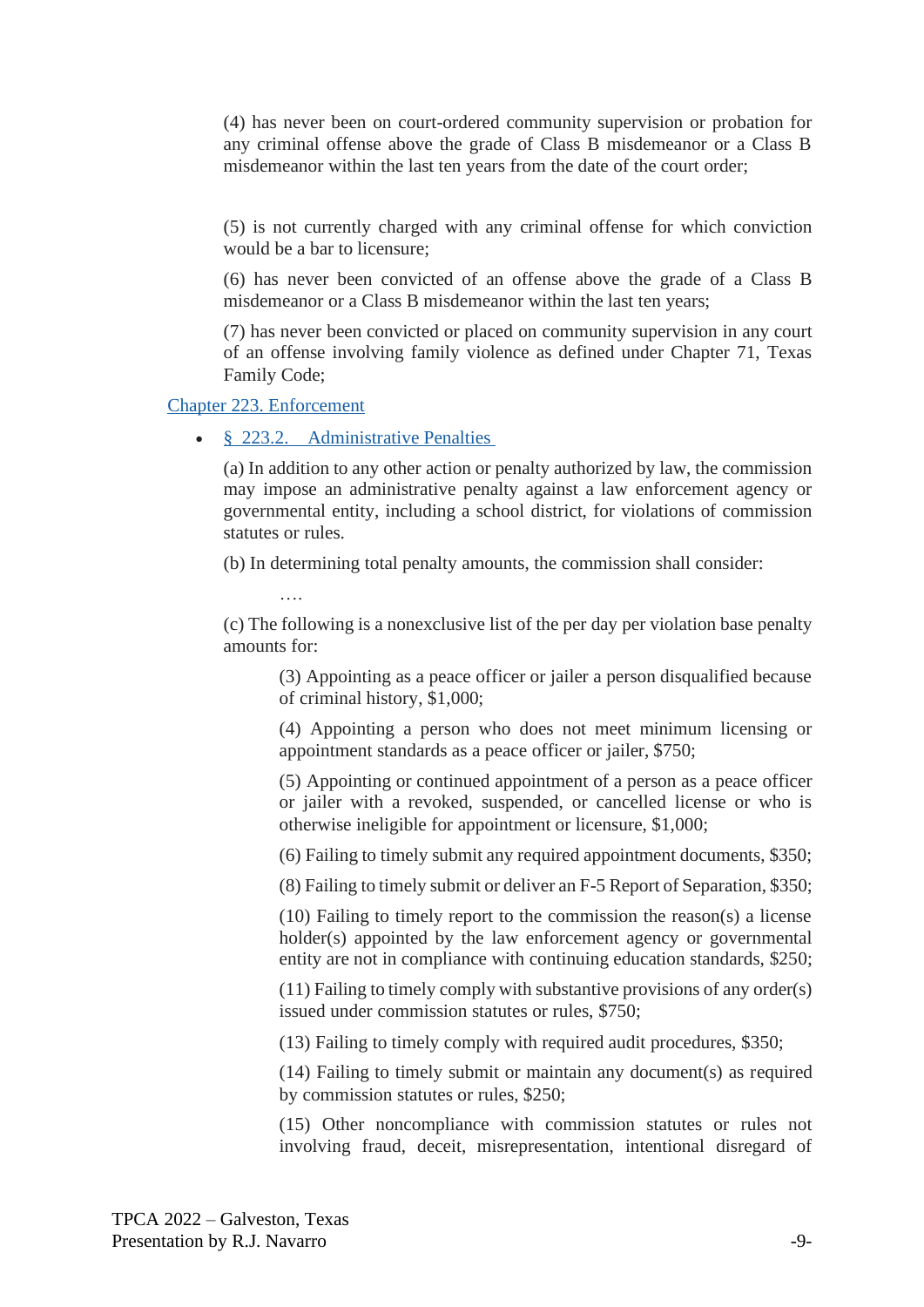governing law, or actual or potential harm to the public or integrity of the regulated community as a whole, \$200.

(d) In determining the total penalty amount, the commission may consider the following aggravating factors: ….

## **9. DISCLOSURE OBLIGATIONS: FEDERAL LAW; BRADY AND MICHAEL MORTON.**

- A. *Brady v. Maryland* [issue. 373 U.S. 83, 87](https://1.next.westlaw.com/Link/Document/FullText?findType=Y&serNum=1963125353&pubNum=708&originatingDoc=I0d3874c4e96611d983e7e9deff98dc6f&refType=RP&originationContext=document&transitionType=DocumentItem&ppcid=4ba36d1b8dc94421a09dffabcca9b6d7&contextData=(sc.Keycite)) (1963)(holding that suppression by the prosecution of evidence favorable to an accused upon request violates due process where the evidence is material either to guilt or to punishment, irrespective of the good faith or bad faith of the prosecution).
- B. Prosecution must disclose evidence useful for defendant, including evidence useful for impeachment purposes. Andrews v. Collins, 21 F.3d 612 C.A.5 (Tex.)1994, certiorari denied 513 U.S. 1114.
- C. To establish reversible error under Brady and its state law equivalent, an appellant must meet a three-prong test: (1) that the State failed to disclose evidence, regardless of the prosecution's good or bad faith; (2) that the withheld evidence is favorable to him; and (3) that the evidence is material in that there is a reasonable probability that had the evidence been disclosed, the trial's outcome would have been different. Hallman v.State (App. 2 Dist. 2020) 2020 WL 2201908
- D. [TX Crim PRO T. 1, Trial and Its Incidents, Ch. Thirty-Nine, Refs & Annos](https://1.next.westlaw.com/Document/N17F3EB50C7C011D98026E251B4194815/View/FullText.html?originationContext=documenttoc&transitionType=CategoryPageItem&contextData=(sc.Default))

## [Art. 39.13. Impeachment](https://1.next.westlaw.com/Document/NE5E6C0E0BE7011D9BDF79F56AB79CECB/View/FullText.html?originationContext=documenttoc&transitionType=CategoryPageItem&contextData=(sc.Default))

Nothing contained in the preceding Articles shall be construed as prohibiting the use of any such evidence for impeachment purposes under the rules of evidence heretofore existing at common law.

[Art. 39.14. Discovery](https://1.next.westlaw.com/Document/N16406B40563711E799458F015F55AD97/View/FullText.html?originationContext=documenttoc&transitionType=CategoryPageItem&contextData=(sc.Default))

(h) Notwithstanding any other provision of this article, the state shall disclose to the defendant any exculpatory, impeachment, or mitigating document, item, or information in the possession, custody, or control of the state that tends to negate the guilt of the defendant or would tend to reduce the punishment for the offense charged.

# **10. COUNTERVAILING CONSIDERATIONS TO DISCLOSURE**

- A. See Tex. Atty. Gen. Op. KP 0213 (2018) for a fairly thorough explanation of countervailing considerations. [Tex. Atty. Gen. Op. KP-0213.](https://1.next.westlaw.com/Document/I2be7257dc61911e8a5b3e3d9e23d7429/View/FullText.html?transitionType=Default&contextData=(oc.Default))
- B. Key principles addressed here are:
	- 1) A court would likely conclude that the knowledge of an assistant criminal district attorney is imputed to the prosecutor as "the State" for purposes of Article 39.14 of the Code of Criminal Procedure regardless off the internal division affiliation with the Office.
	- 2) To the extent information provided to an assistant criminal district attorney acting in a civil capacity constitutes an item described by §39.14(a) but is protected by the attorney-client privilege, the plain language of subsection (a) would exempt its disclosure to the defendant.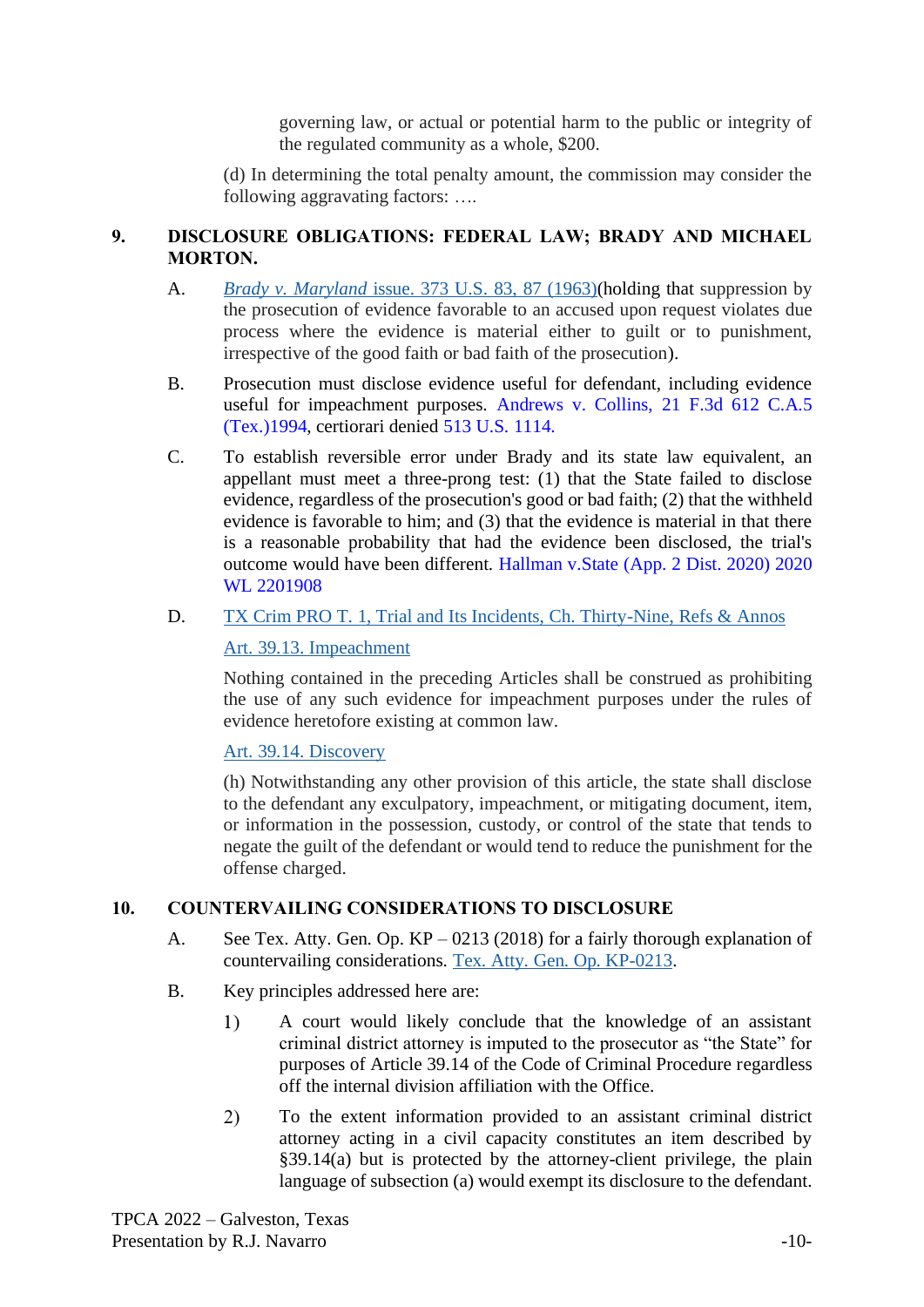However, a court would likely conclude that any exculpatory information meeting the requirements of §39.14(h) obtained by such an attorney must be disclosed to the defendant, notwithstanding any attorney-client or other evidentiary privilege.

- $3)$ To the extent that information obtained by an assistant criminal district attorney acting in a civil capacity is confidential under section 261.201 of the Family Code, any duty of disclosure in§39.14(a) of the Code of Criminal Procedure would not be triggered except pursuant to court order obtained under §261.201(b) or (c). A court would likely conclude that any. exculpatory information obtained by an assistant criminal district attorney that meets the requirements of §39.14(h) but that is made confidential by§261.201, TFC shall be disclosed only pursuant to court order obtained under §261.201 (b) or (c).
- C. Consequently, it is highly likely that the content of a police officer "g" file privilege under §143.089(g), TLGC would have to be evaluated for disclosure purposes in any criminal prosecution in which the officer is a potential witness or person with knowledge of relevant facts.
- D. Disclosure of Garrity Statements is probably also included within the scope of the disclosure obligations. [Garrity v. State of N.J., 385](https://1.next.westlaw.com/Document/I0a4c77209bf011d991d0cc6b54f12d4d/View/FullText.html?transitionType=Default&contextData=(oc.Default)) U.S. 493 (U.S. 1967).
- E. Safest approach, when in doubt, is to request in camera review of any arguably Brady encompassed content.

## **11. DISCIPLINARY CONSIDERATIONS: AT WILL**

A. Under Personnel Policy Manual or Policy Department Policy. Consult specifics of each municipality.

## **12. DISCIPLINARY CONSIDERATIONS: CIVIL SERVICE**

[Title 5. Matters Affecting Public Officers and Employees](https://1.next.westlaw.com/Browse/Home/StatutesCourtRules/TexasStatutesCourtRules?guid=N7E15E705DE6643288C8671976129100A&originationContext=documenttoc&transitionType=Default&contextData=(sc.Default))

[Subchapter D. Disciplinary Actions](https://1.next.westlaw.com/Browse/Home/StatutesCourtRules/TexasStatutesCourtRules?guid=N77C70E67DA9E4F758C89FD40676D5B97&originationContext=documenttoc&transitionType=Default&contextData=(sc.Default))

[§ 143.056. Procedures After Felony Indictment or Misdemeanor Complaint](https://1.next.westlaw.com/Document/N6E6CA270BE7311D9BDF79F56AB79CECB/View/FullText.html?originationContext=documenttoc&transitionType=CategoryPageItem&contextData=(sc.Default))

(a) If a fire fighter or police officer is indicted for a felony or officially charged with the commission of a Class A or B misdemeanor, the department head may temporarily suspend the person with or without pay for a period not to exceed 30 days after the date of final disposition of the specified felony indictment or misdemeanor complaint.

*[Note: "May" but need not; however consider reporting TCOLE reporting requirements]*

(b) The department head shall notify the suspended fire fighter or police officer in writing that the person is being temporarily suspended for a specific period with or without pay and that the temporary suspension is not intended to reflect an opinion on the merits of the indictment or complaint.

*[Note: The temporary suspension is not "civil service discipline" and therefore not in and off itself appealable; but not appeal provisions below]*

(c) If the action directly related to the felony indictment or misdemeanor complaint occurred or was discovered on or after the 180th day before the date of the indictment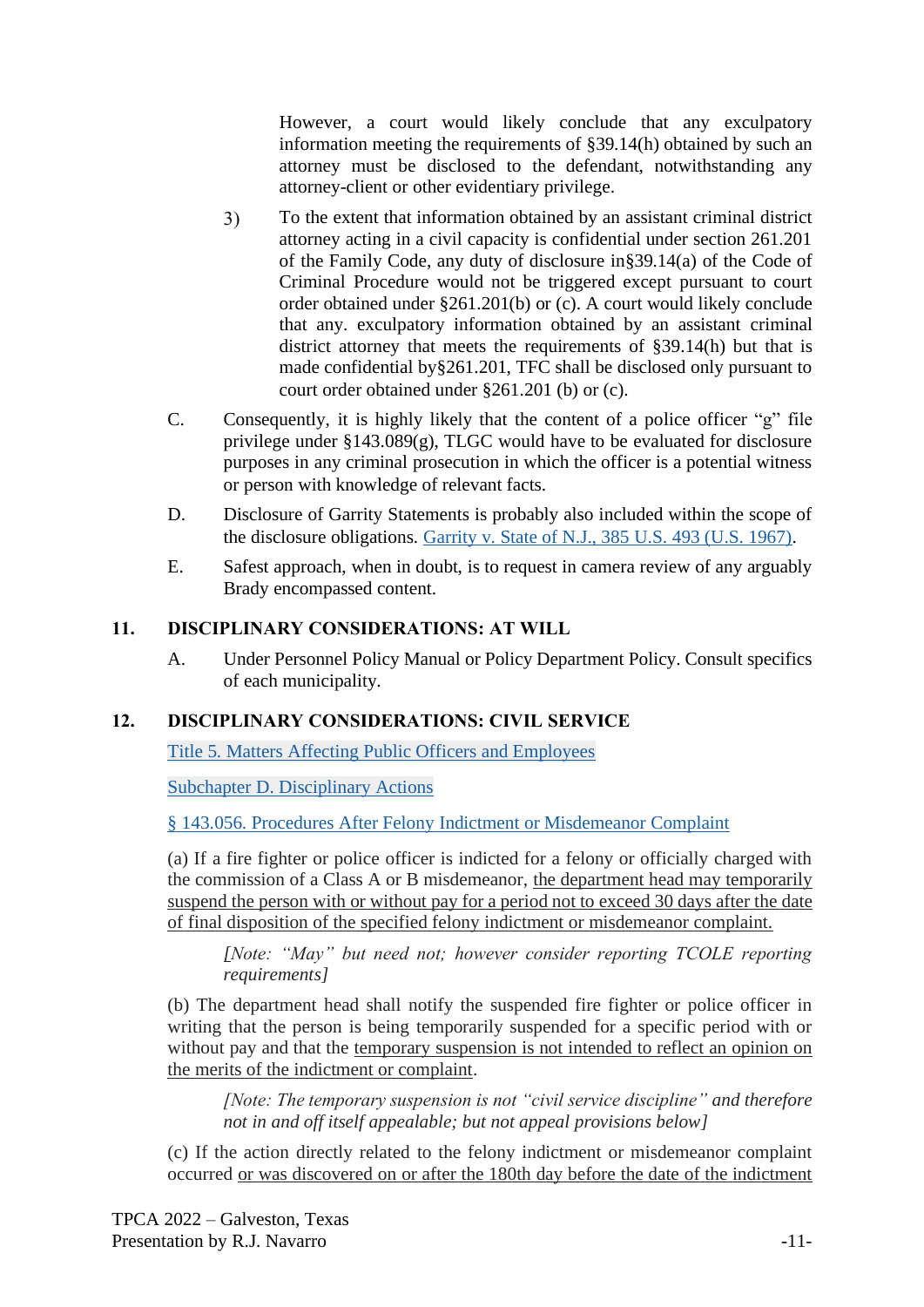or complaint, the department head may, within 30 days after the date of final disposition of the indictment or complaint, bring a charge against the fire fighter or police officer for a violation of civil service rules.

*[Note: Temporary suspension order should also include an order to immediately report disposition of criminal charges so that 30 day deadline is not missed; no discovery rule applies to this deadline]*

(d) A fire fighter or police officer indicted for a felony or officially charged with the commission of a Class A or B misdemeanor who has also been charged by the department head with civil service violations directly related to the indictment or complaint may delay the civil service hearing for not more than 30 days after the date of the final disposition of the indictment or complaint.

*[Note: This presumes that disciplinary charges have been filed while criminal charges are pending. Nothing prohibits this but stay is mandatory otherwise.]*

(e) If the department head temporarily suspends a fire fighter or police officer under this section and the fire fighter or police officer is not found guilty of the indictment or complaint in a court of competent jurisdiction, the fire fighter or police officer may appeal to the commission or to a hearing examiner for recovery of back pay. The commission or hearing examiner may award all or part of the back pay or reject the appeal.

*[Note: language requires "is not found guilty" rather than "final disposition of the indictment or complaint". So is appeal for backpay limited? Also note, what is deadline to appeal? Also note, what is the standard of review and who carries the burden of proof or persuasion.]*

(f) Acquittal or dismissal of an indictment or a complaint does not mean that a fire fighter or police officer has not violated civil service rules and does not negate the charges that may have been or may be brought against the fire fighter or police officer by the department head.

*[Note: Most officers and their counsel and CSCs and IHE's think that beating the criminal charge forecloses administrative discipline.]*

(g) Conviction of a felony is cause for dismissal, and conviction of a Class A or B misdemeanor may be cause for disciplinary action or indefinite suspension.

*[Note: With a felony conviction, is the removal of the officer automatic or does it require a summary proceeding to be adjudicated as a matter of law? What happens if the felony conviction is appealed? And of what use if the discretionary "may" provision for a Class A or B misdemeanor conviction?]*

(h) The department head may order an indefinite suspension based on an act classified as a felony or a Class A or B misdemeanor after the 180-day period following the date of the discovery of the act by the department if the department head considers delay to be necessary to protect a criminal investigation of the person's conduct. If the department head intends to order an indefinite suspension after the 180-day period, the department head must file with the attorney general a statement describing the criminal investigation and its objectives within 180 days after the date the act complained of occurred.

*[Note: It is a bit awkward to have the department head send the AG a notice like this claiming that he/she intends to order an indefinite suspension of an*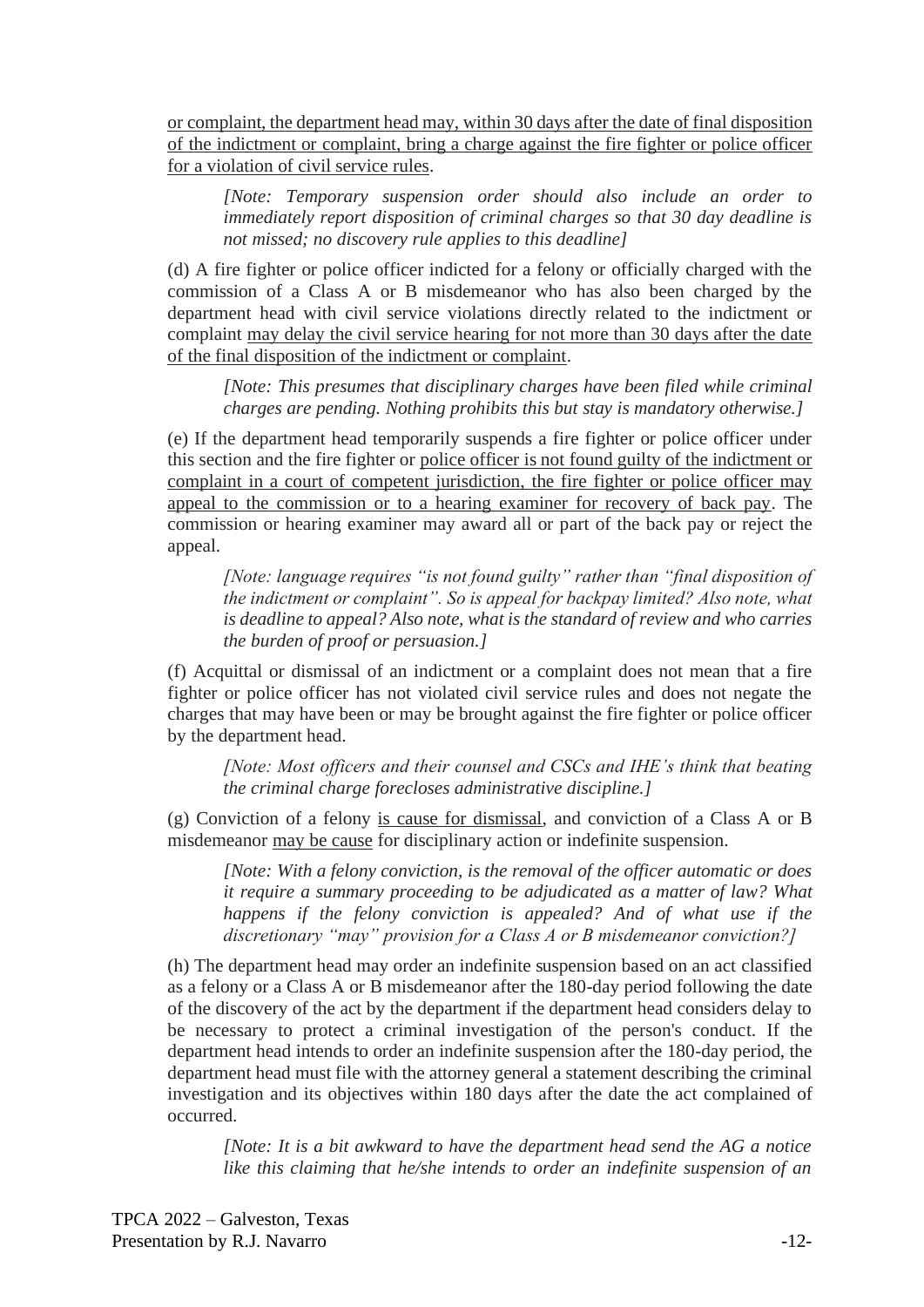*officer when often the underlying criminal and IA investigation is incomplete and the department head does not have the necessary information to fully ascertain whether an indefinite suspension is in fact justified.]*

#### **13. CONFLICTS FOR LEGAL COUNSEL**

- A. What position or role does legal counsel have in this process?
- B. What aspects of the foregoing legal consequences can legal counsel provide legal counsel in?
- C. What are the applicable provisions governing the lawyers?

**[Section 9. Texas Disciplinary Rules of Professional Conduct](https://1.next.westlaw.com/Browse/Home/StatutesCourtRules/TexasStatutesCourtRules?guid=N15AB8040C8E411D998AFFC7AB1039B0F&originationContext=documenttoc&transitionType=Default&contextData=(sc.Default))**

#### [I. Client-Lawyer Relationship](https://1.next.westlaw.com/Browse/Home/StatutesCourtRules/TexasStatutesCourtRules?guid=N175056A0C8E411D998AFFC7AB1039B0F&originationContext=documenttoc&transitionType=Default&contextData=(sc.Default))

Rule 1.05. [Confidentiality of Information](https://1.next.westlaw.com/Document/N936E9A60C93111D9BDF79F56AB79CECB/View/FullText.html?originationContext=documenttoc&transitionType=CategoryPageItem&contextData=(sc.Default))

(a) "Confidential information" includes both "privileged information" and "unprivileged client information." "Privileged information" refers to the information of a client protected by the lawyer-client privilege of [Rule 503 of](https://1.next.westlaw.com/Link/Document/FullText?findType=L&pubNum=1003819&cite=TXRREVR503&originatingDoc=N936E9A60C93111D9BDF79F56AB79CECB&refType=LQ&originationContext=document&transitionType=DocumentItem&ppcid=c018fd416e7e47ff96b67a446ed226dc&contextData=(sc.Category))  [the Texas Rules of Evidence](https://1.next.westlaw.com/Link/Document/FullText?findType=L&pubNum=1003819&cite=TXRREVR503&originatingDoc=N936E9A60C93111D9BDF79F56AB79CECB&refType=LQ&originationContext=document&transitionType=DocumentItem&ppcid=c018fd416e7e47ff96b67a446ed226dc&contextData=(sc.Category)) or of [Rule 503 of the Texas Rules of Criminal](https://1.next.westlaw.com/Link/Document/FullText?findType=L&pubNum=1003819&cite=TXRREVR503&originatingDoc=N936E9A60C93111D9BDF79F56AB79CECB&refType=LQ&originationContext=document&transitionType=DocumentItem&ppcid=c018fd416e7e47ff96b67a446ed226dc&contextData=(sc.Category))  [Evidence](https://1.next.westlaw.com/Link/Document/FullText?findType=L&pubNum=1003819&cite=TXRREVR503&originatingDoc=N936E9A60C93111D9BDF79F56AB79CECB&refType=LQ&originationContext=document&transitionType=DocumentItem&ppcid=c018fd416e7e47ff96b67a446ed226dc&contextData=(sc.Category)) or by the principles of attorney-client privilege governed by Rule 501 of the Federal Rules of Evidence for United States Courts and Magistrates. "Unprivileged client information" means all information relating to a client or furnished by the client, other than privileged information, acquired by the lawyer during the course of or by reason of the representation of the client.

(b) Except as permitted by paragraphs (c) and (d), or as required by paragraphs (e) and (f), a lawyer shall not knowingly:

….

#### Rule 1.06. Conflict of Interest: General Rule

(a) A lawyer shall not represent opposing parties to the same litigation.

(b) In other situations and except to the extent permitted by paragraph (c), a lawyer shall not represent a person if the representation of that person:

(1) involves a substantially related matter in which that person's interests are materially and directly adverse to the interests of another client of the lawyer or the lawyer's firm; or

(2) reasonably appears to be or become adversely limited by the lawyer's or law firm's responsibilities to another client or to a third person or by the lawyer's or law firm's own interests.

(c) A lawyer may represent a client in the circumstances described in (b) if:

(1) the lawyer reasonably believes the representation of each client will not be materially affected; and

(2) each affected or potentially affected client consents to such representation after full disclosure of the existence, nature, implications,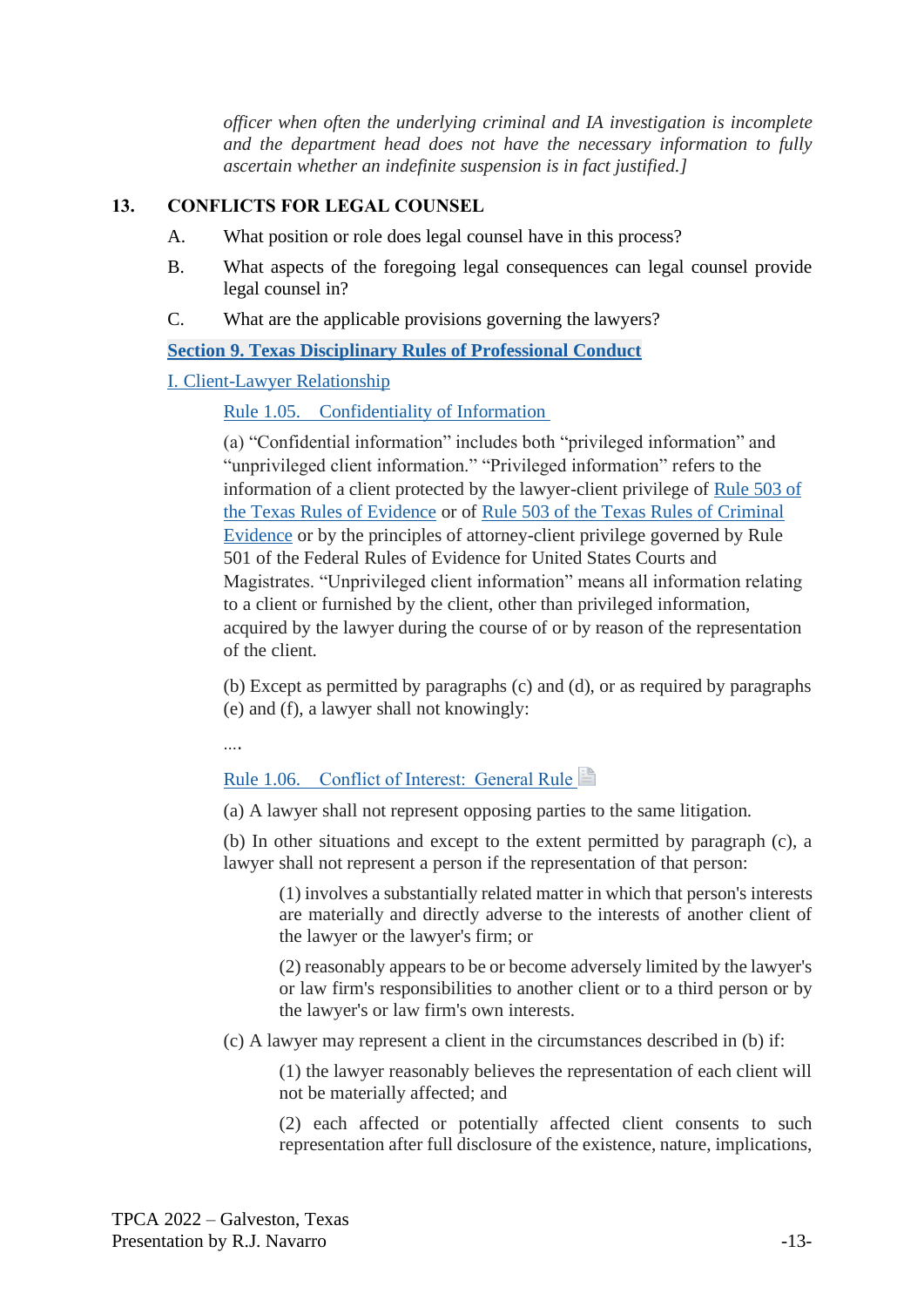and possible adverse consequences of the common representation and the advantages involved, if any.

(d) A lawyer who has represented multiple parties in a matter shall not thereafter represent any of such parties in a dispute among the parties arising out of the matter unless prior consent is obtained from all such parties to the dispute.

(e) If a lawyer has accepted representation in violation of this Rule, or if multiple representation properly accepted becomes improper under this Rule, the lawyer shall promptly withdraw from one or more representations to the extent necessary for any remaining representation not to be in violation of these Rules.

(f) If a lawyer would be prohibited by this Rule from engaging in particular conduct, no other lawyer while a member or associated with that lawyer's firm may engage in that conduct.

[Note: Firm-wide disqualification; knowledge imputed; see proposed new Rules]

Rule 1.07. [Conflict of Interest:  Intermediary](https://1.next.westlaw.com/Document/N94D7A040C93111D9BDF79F56AB79CECB/View/FullText.html?originationContext=documenttoc&transitionType=CategoryPageItem&contextData=(sc.Default))

Rule 1.08. [Conflict of Interest:  Prohibited Transactions](https://1.next.westlaw.com/Document/N95198B40C93111D9BDF79F56AB79CECB/View/FullText.html?originationContext=documenttoc&transitionType=CategoryPageItem&contextData=(sc.Default))

Rule 1.09. [Conflict of Interest:  Former Client](https://1.next.westlaw.com/Document/N95EF2AC0C93111D9BDF79F56AB79CECB/View/FullText.html?originationContext=documenttoc&transitionType=CategoryPageItem&contextData=(sc.Default))

(a) Without prior consent, a lawyer who personally has formerly represented a client in a matter shall not thereafter represent another person in a matter adverse to the former client:

(1) in which such other person questions the validity of the lawyer's services or work product for the former client;

(2) if the representation in reasonable probability will involve a violation of [Rule 1.05;](https://1.next.westlaw.com/Link/Document/FullText?findType=L&pubNum=1003812&cite=TXSTRPCR1.05&originatingDoc=N95EF2AC0C93111D9BDF79F56AB79CECB&refType=LQ&originationContext=document&transitionType=DocumentItem&ppcid=dccb1f70ae084401b6b6e226b9bd8090&contextData=(sc.Document)) or

(3) if it is the same or a substantially related matter.

(b) Except to the extent authorized by  $Rule 1.10$ , when lawyers are or have become members of or associated with a firm, none of them shall knowingly represent a client if any one of them practicing alone would be prohibited from doing so by paragraph (a).

(c) When the association of a lawyer with a firm has terminated, the lawyers who were then associated with that lawyer shall not knowingly represent a client if the lawyer whose association with that firm has terminated would be prohibited from doing so by paragraph (a)(1) or if the representation in reasonable probability will involve a violation of [Rule 1.05.](https://1.next.westlaw.com/Link/Document/FullText?findType=L&pubNum=1003812&cite=TXSTRPCR1.05&originatingDoc=N95EF2AC0C93111D9BDF79F56AB79CECB&refType=LQ&originationContext=document&transitionType=DocumentItem&ppcid=dccb1f70ae084401b6b6e226b9bd8090&contextData=(sc.Document))

## Rule 1.10. [Successive Government and Private Employment](https://1.next.westlaw.com/Document/N96D9FFF0C93111D9BDF79F56AB79CECB/View/FullText.html?originationContext=documenttoc&transitionType=CategoryPageItem&contextData=(sc.Default))

(a) Except as law may otherwise expressly permit, a lawyer shall not represent a private client in connection with a matter in which the lawyer participated personally and substantially as a public officer or employee, unless the appropriate government agency consents after consultation.